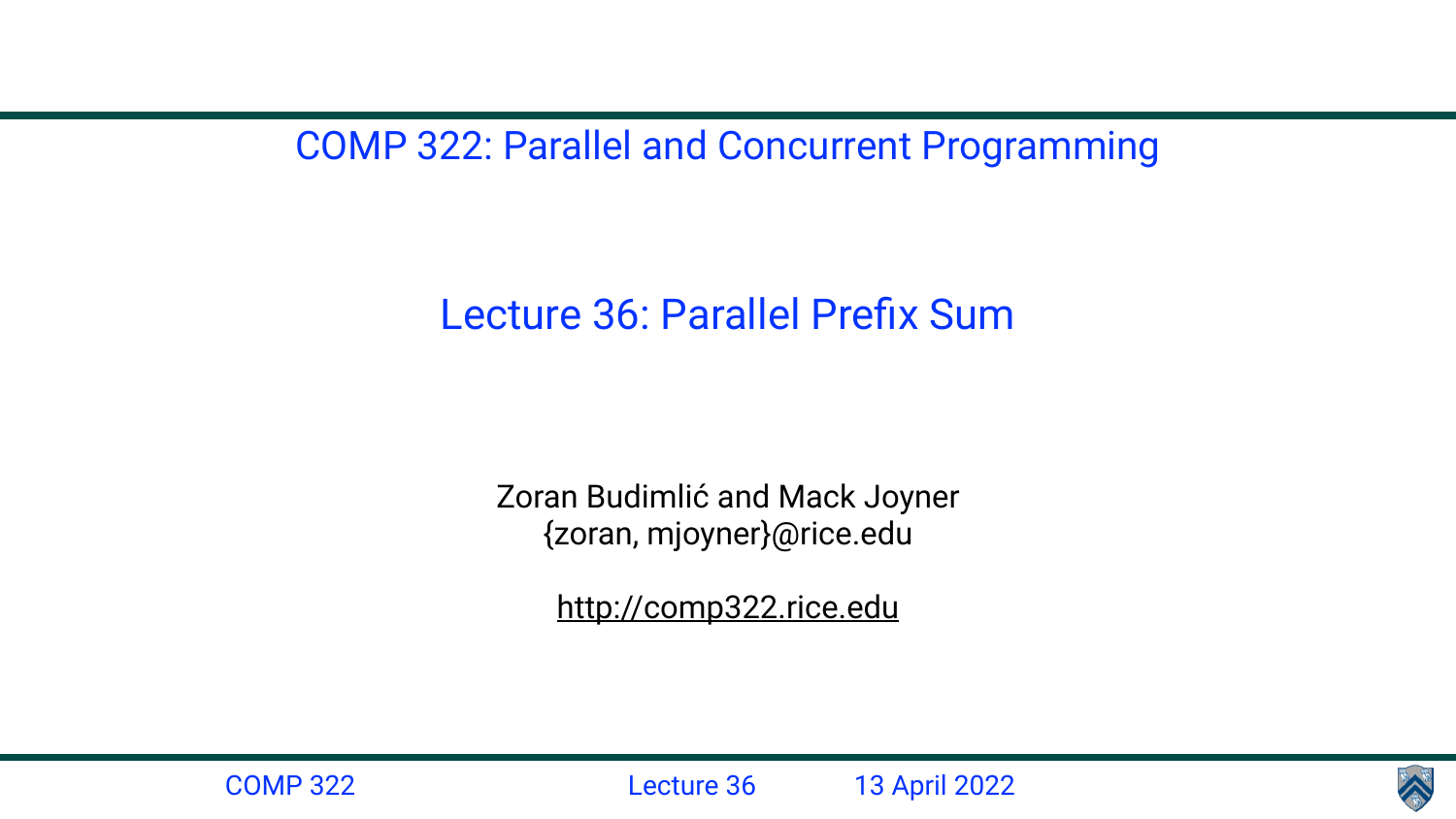## Beyond Sum/Reduce Operations — Prefix Sum (Scan) Problem Statement

Given input array A, compute output array X as follows

- $X[i] = \sum A[j]$  $0 < j < i$
- The above is an inclusive prefix sum since X[i] includes A[i]
- For an <u>exclusive</u> prefix sum, perform the summation for  $0 \le i \le i$
- It is easy to see that inclusive prefix sums can be computed sequentially in  $O(n)$  time ... // Copy input array A into output array X  $X = new int[A.length]; System.arraycopy(A, 0, X, 0, A.length);$ // Update array X with prefix sums for (int i=1;  $i < X$ .length;  $i++$ )  $X[i]$  +=  $X[i-1]$ ;
- ... and so can exclusive prefix sums

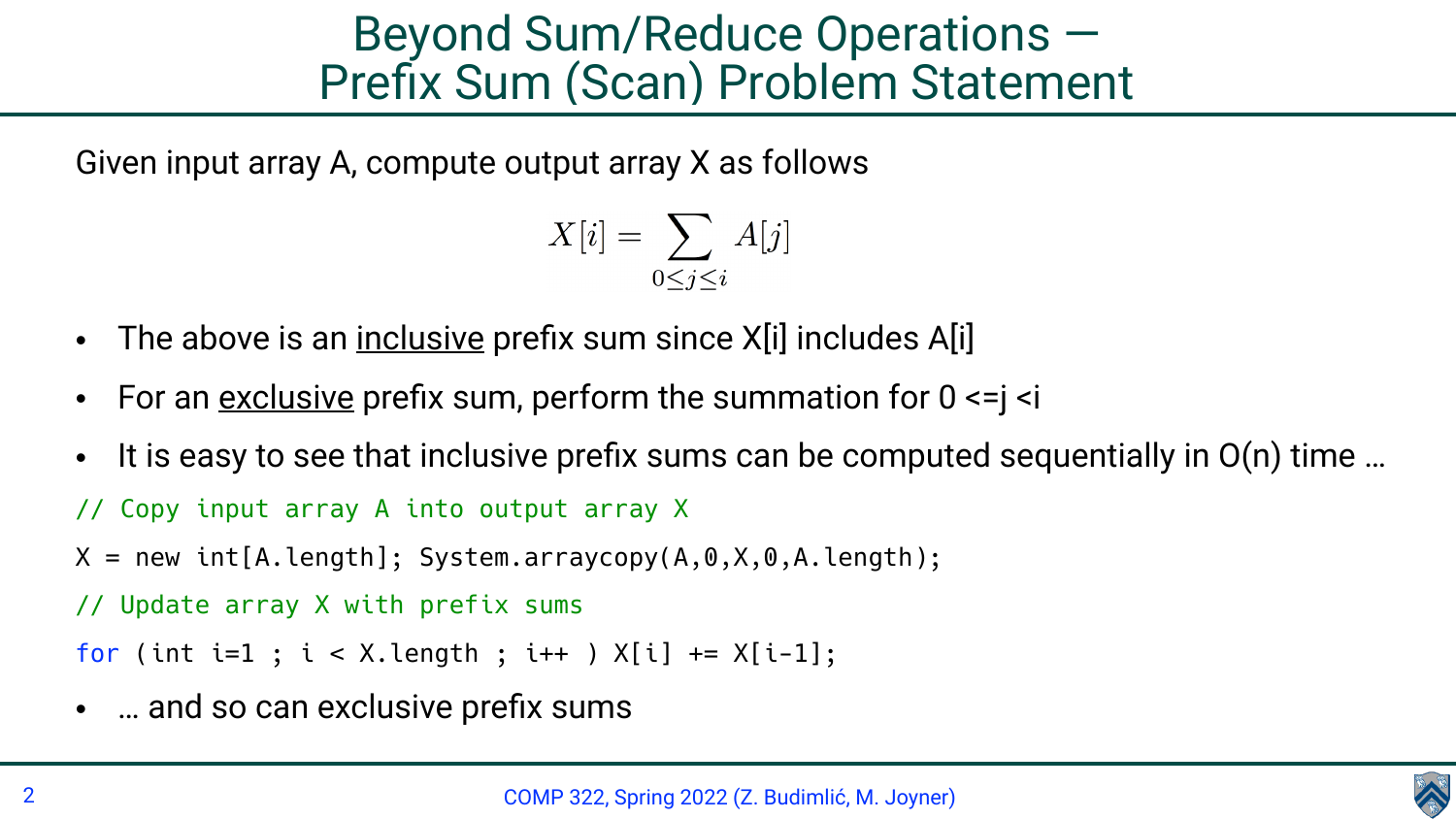

## An Inefficient Parallel Algorithm for Exclusive Prefix Sums

- Critical path length, CPL = O(log n)
- Total number of operations, WORK =  $O(n^2)$
- $max(CPL, WORK/P) = O(n)$ , which is no better than sequential!

1. forall(0, X.length-1, (i) -> { 2. // computeSum() adds A[0..i-1]  $3.$  X[i] = computeSum(A, 0, i-1); 4. }

Observations:

• With  $P = O(n)$  processors, the best execution time that you can achieve is  $T_P =$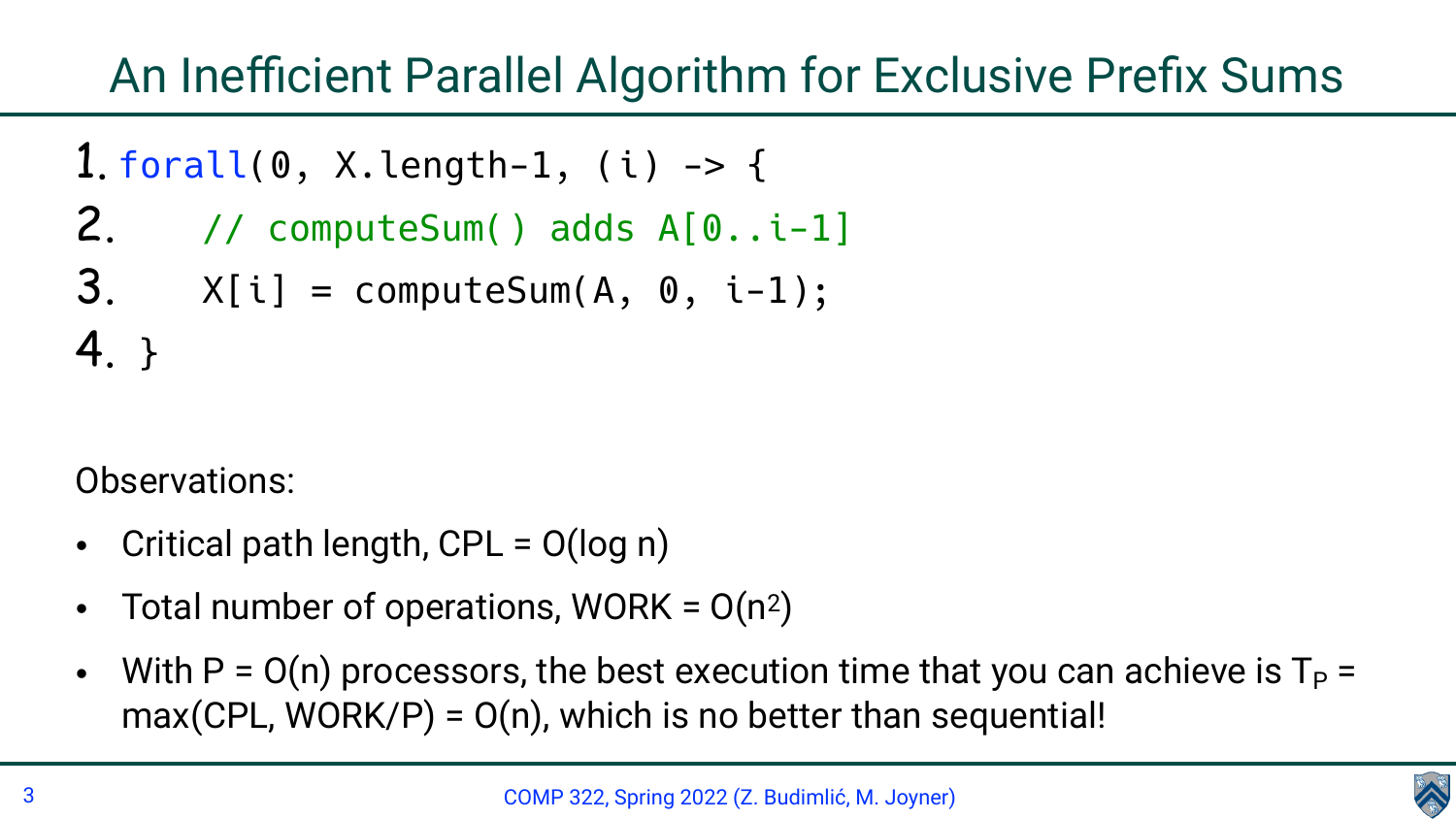Assume that input array  $A = [3, 1, 2, 0, 4, 1, 1, 3]$ Define scan(A) = exclusive prefix sums of  $A = [0, 3, 4, 6, 6, 10, 11, 12]$ 

COMP 322, Spring 2022 (Z. Budimlić, M. Joyner)



## How can we do better?

Hint:

- Compute B by adding pairwise elements in A to get  $B = [4, 2, 5, 4]$ Assume that we can recursively compute  $scan(B) = [0, 4, 6, 11]$
- 
- How can we use A and scan(B) to get scan(A)?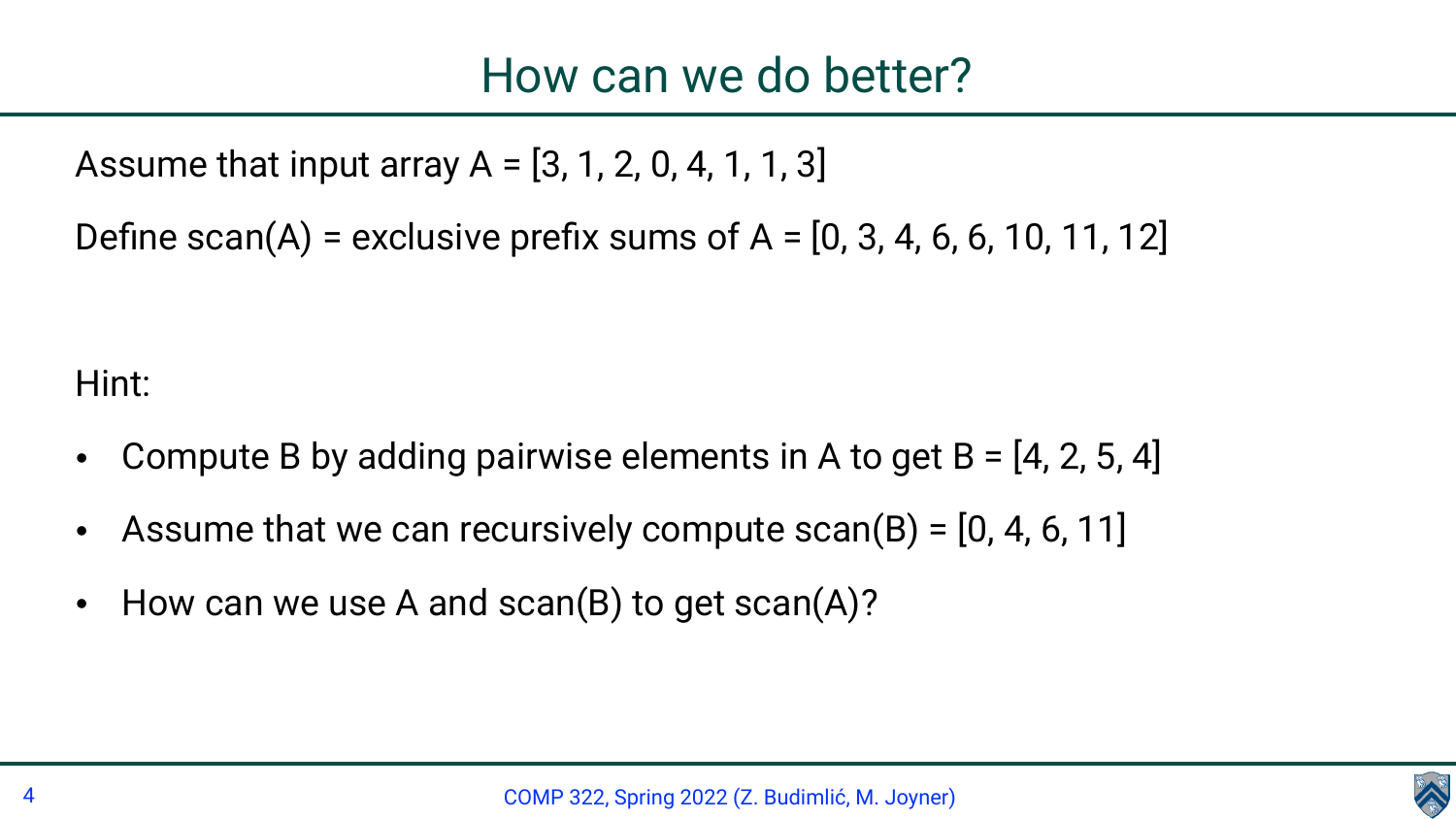

## Remember the "Pointer Skipping" Idea?



- Set each node's root to its parent
- For each node, set its root to its parent's root, if it exists
- This can all be done in parallel using N tasks

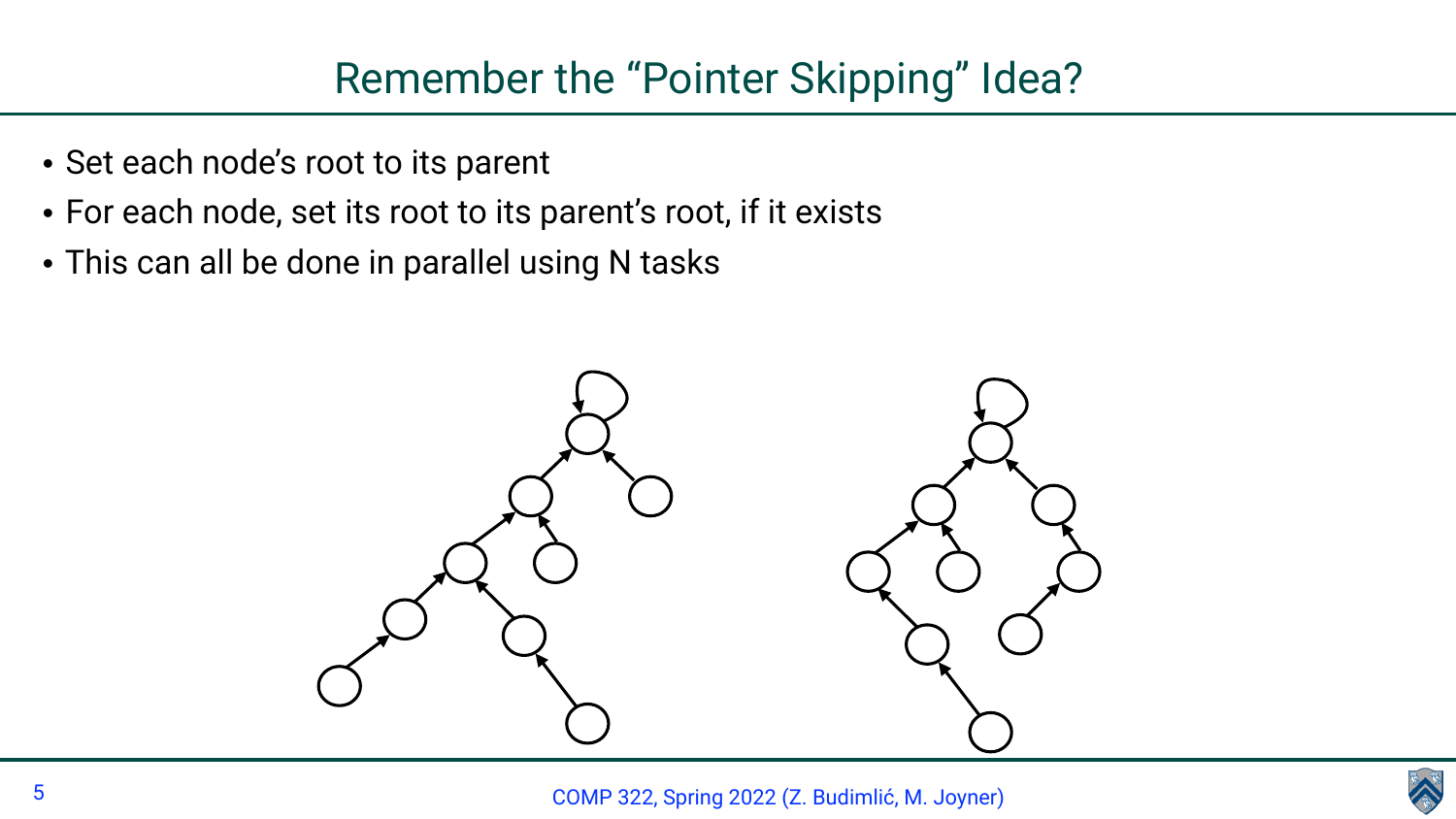

- For each node's root starts as its parent
- For each node, set its root to its parent's root, if it exists
- This can all be done in parallel using N tasks



## Remember the "Pointer Skipping" Idea?

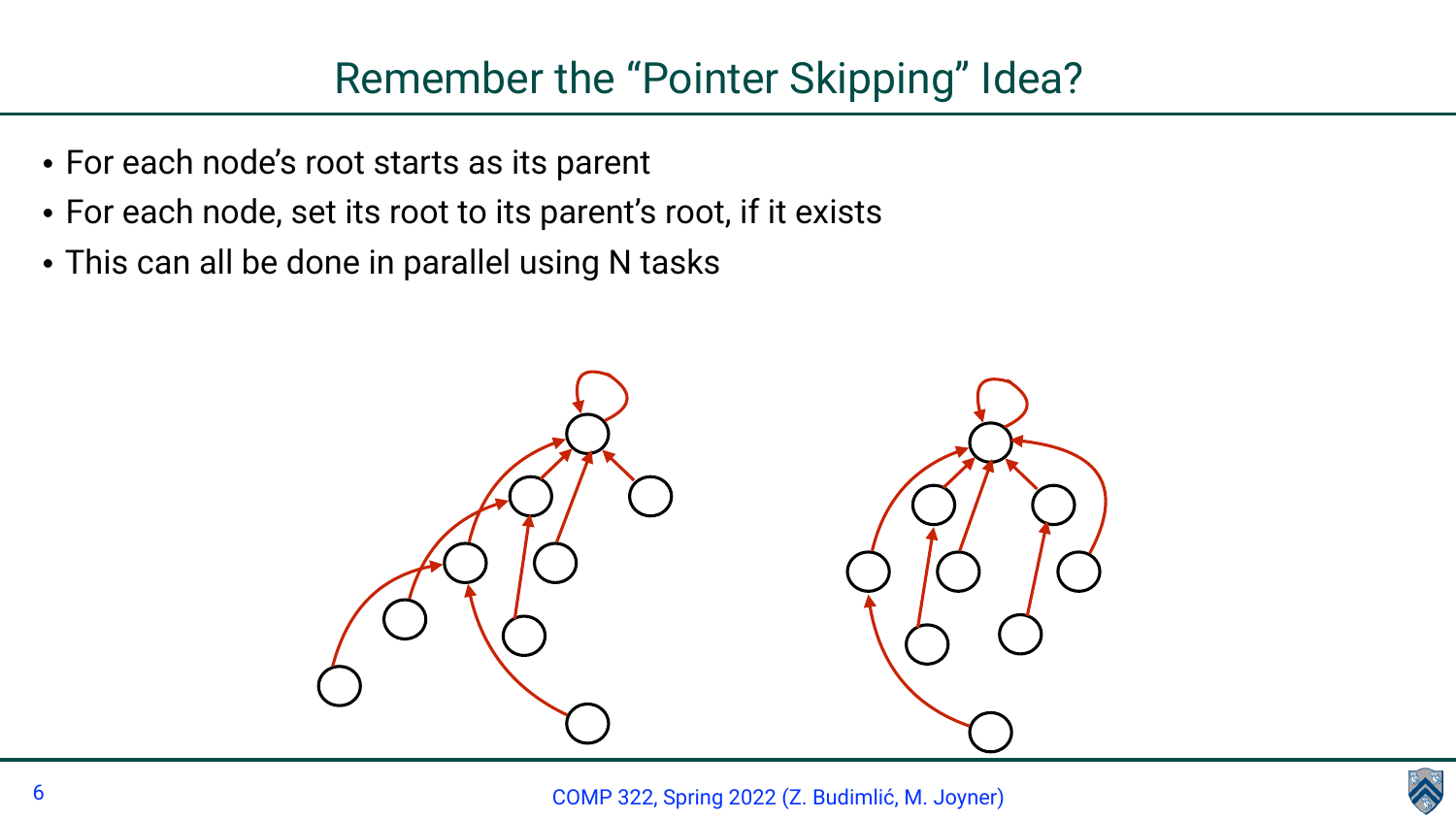

- Again:
- For each node, set its root to its parent's root, if it exists
- This can all be done in parallel using N tasks again
- Stop when no more updates can be done



## Remember the "Pointer Skipping" Idea?

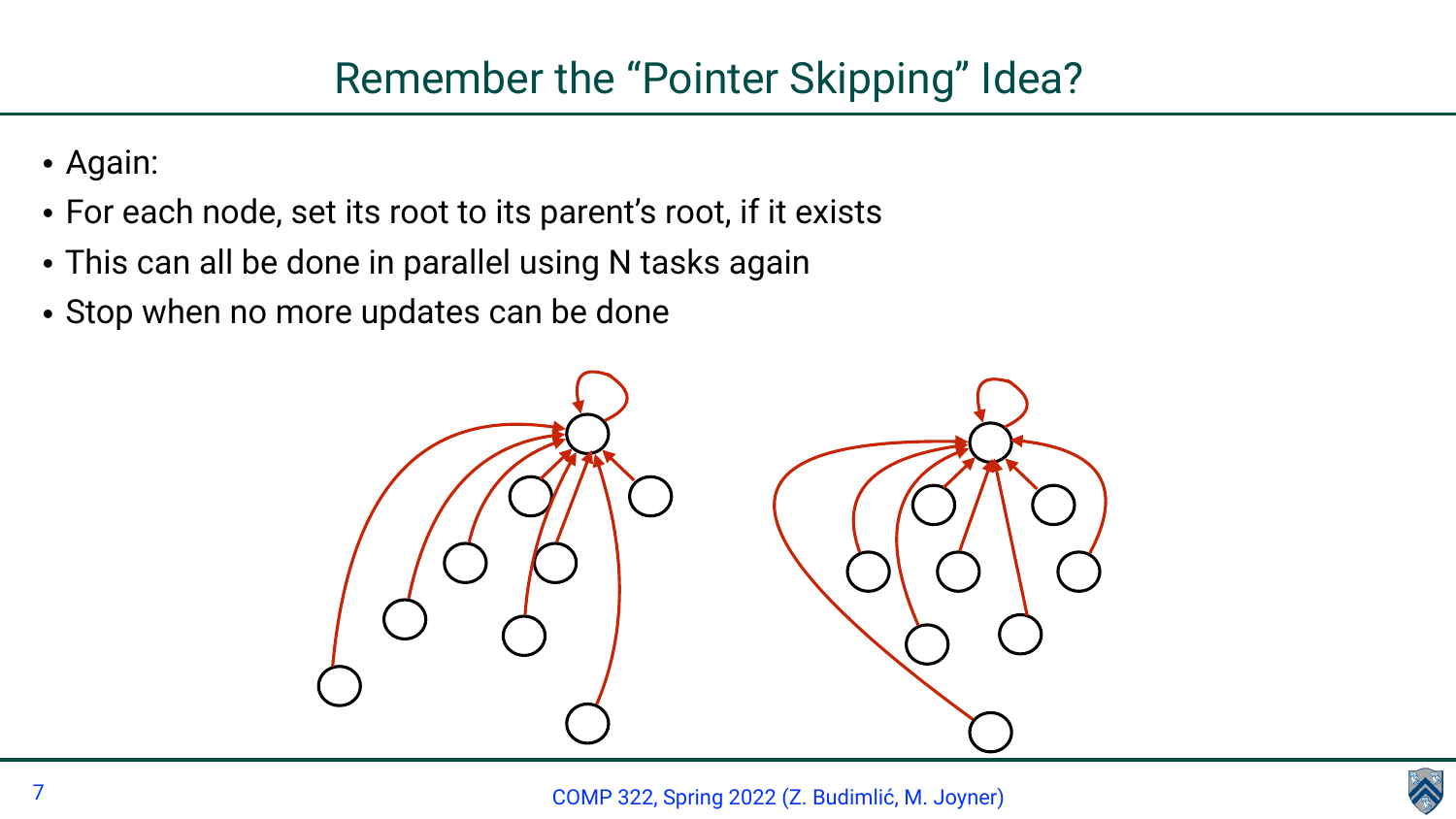

## Another way of looking at the parallel algorithm

Observation: each prefix sum can be decomposed into reusable terms of power-of-2-size

e.g.

 $X[6] = A[0] + A[1] + A[2] + A[3] + A[4] + A[5] + A[6]$  $= (A[0] + A[1] + A[2] + A[3]) + (A[4] + A[5]) + A[6]$ 

Approach:

- Combine reduction tree idea from Parallel Array Sum with partial sum idea from Sequential Prefix Sum
- Use an "upward sweep" to perform parallel reduction, while storing partial sum terms in tree nodes
- Use a "downward sweep" to compute prefix sums while reusing partial sum terms stored in upward sweep

COMP 322, Spring 2022 (Z. Budimlić, M. Joyner)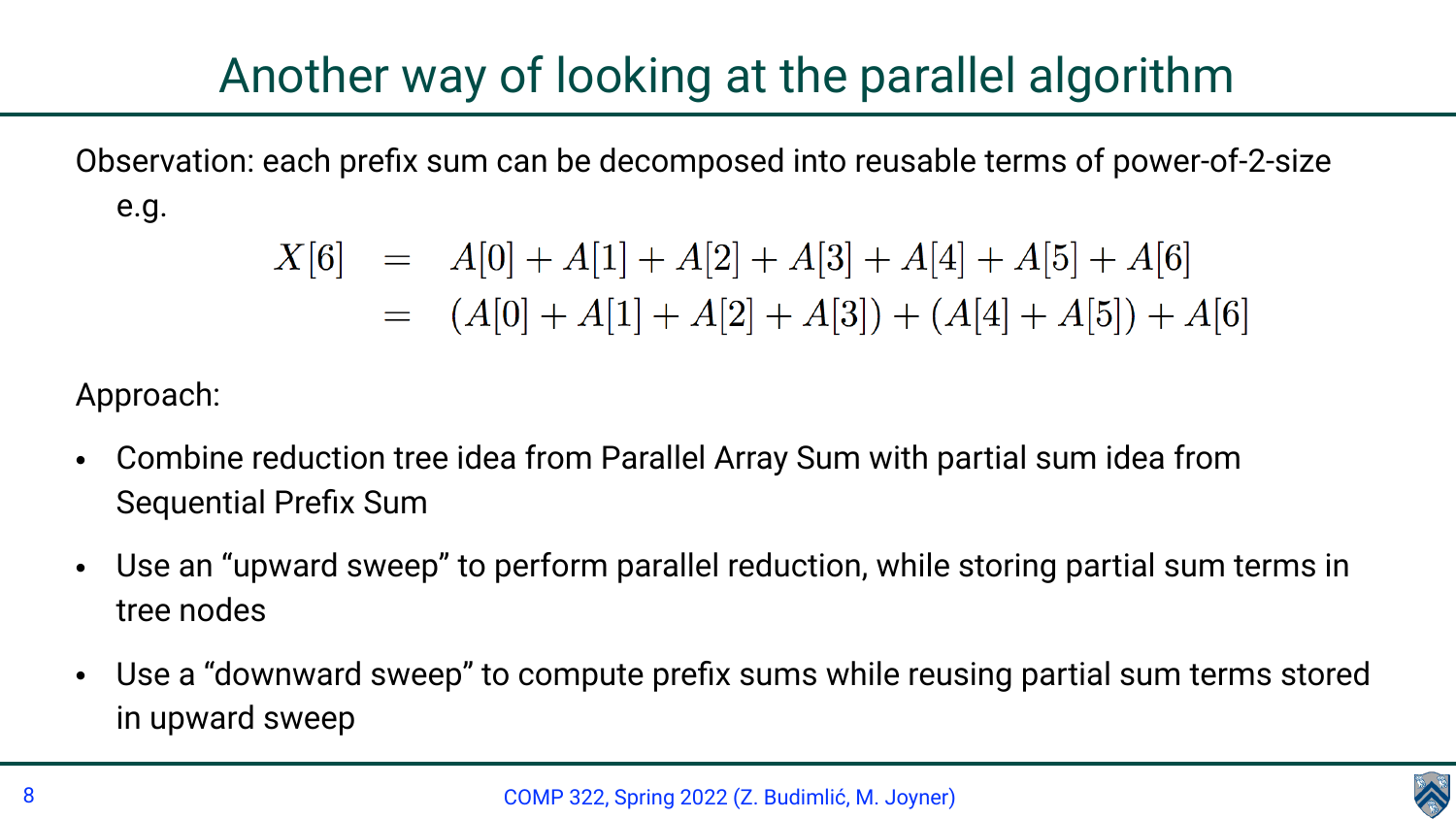

# Parallel Prefix Sum: Upward Sweep (while calling scan recursively)

- 1. Upward sweep is just like Parallel Reduction, except that partial sums are also stored along the way
- 2. Receive values from left and right children
- 3. Compute left+right and store in box
- 4. Send left+right value to parent

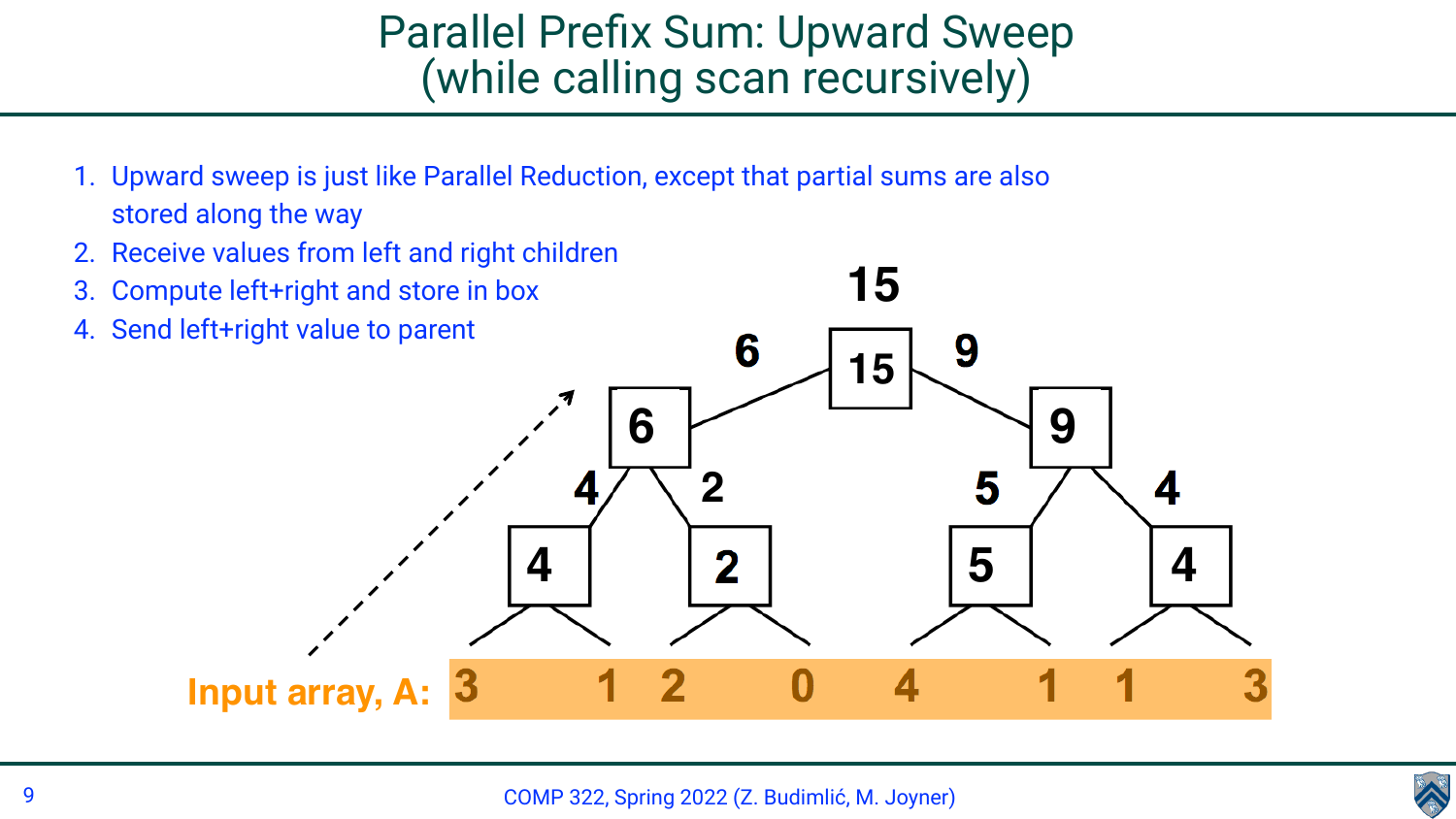

- 1. Receive value from parent (root receives 0)
- 2. Send parent's value to LEFT child (prefix sum for elements to left of left child's subtree)
- 3. Send parent's value+ left child's box value to RIGHT child (prefix sum for elements to left of right child's subtree)
- 4. Add A[i] to get inclusive prefix sum

# Parallel Prefix Sum: Downward Sweep (while returning from recursive calls to scan)

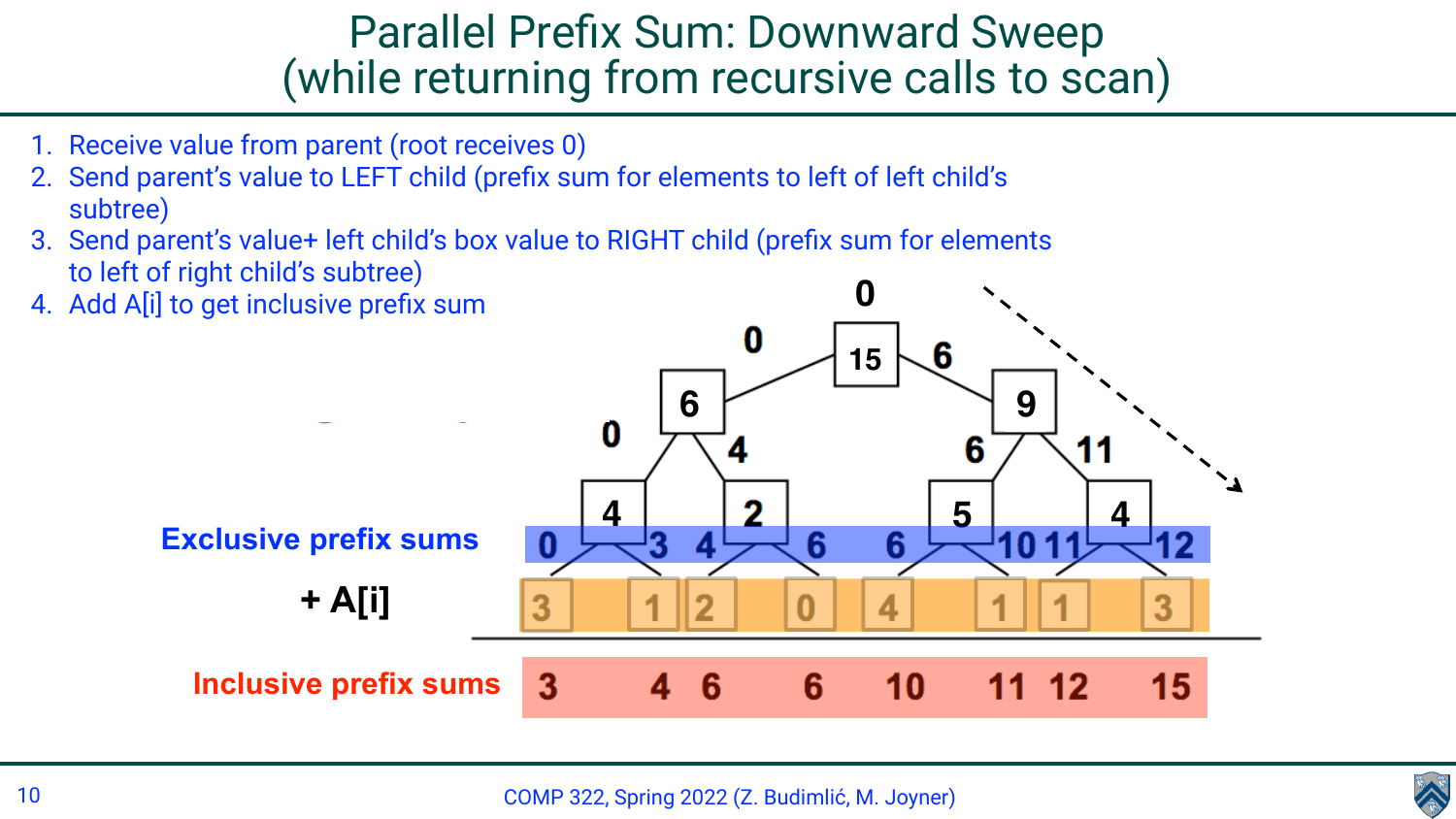



- Critical path length,  $CPL = O(log n)$
- Total number of add operations, WORK =  $O(n)$
- Optimal algorithm for  $P = O(n/log n)$  processors — Adding more processors does not help
- Parallel Prefix Sum has several applications that go way beyond computing the sum of array elements
	- Parallel Prefix Sum can be used for any operation that is associative (need not be commutative)
		- In contrast, finish accumulators required the operator to be both associative and commutative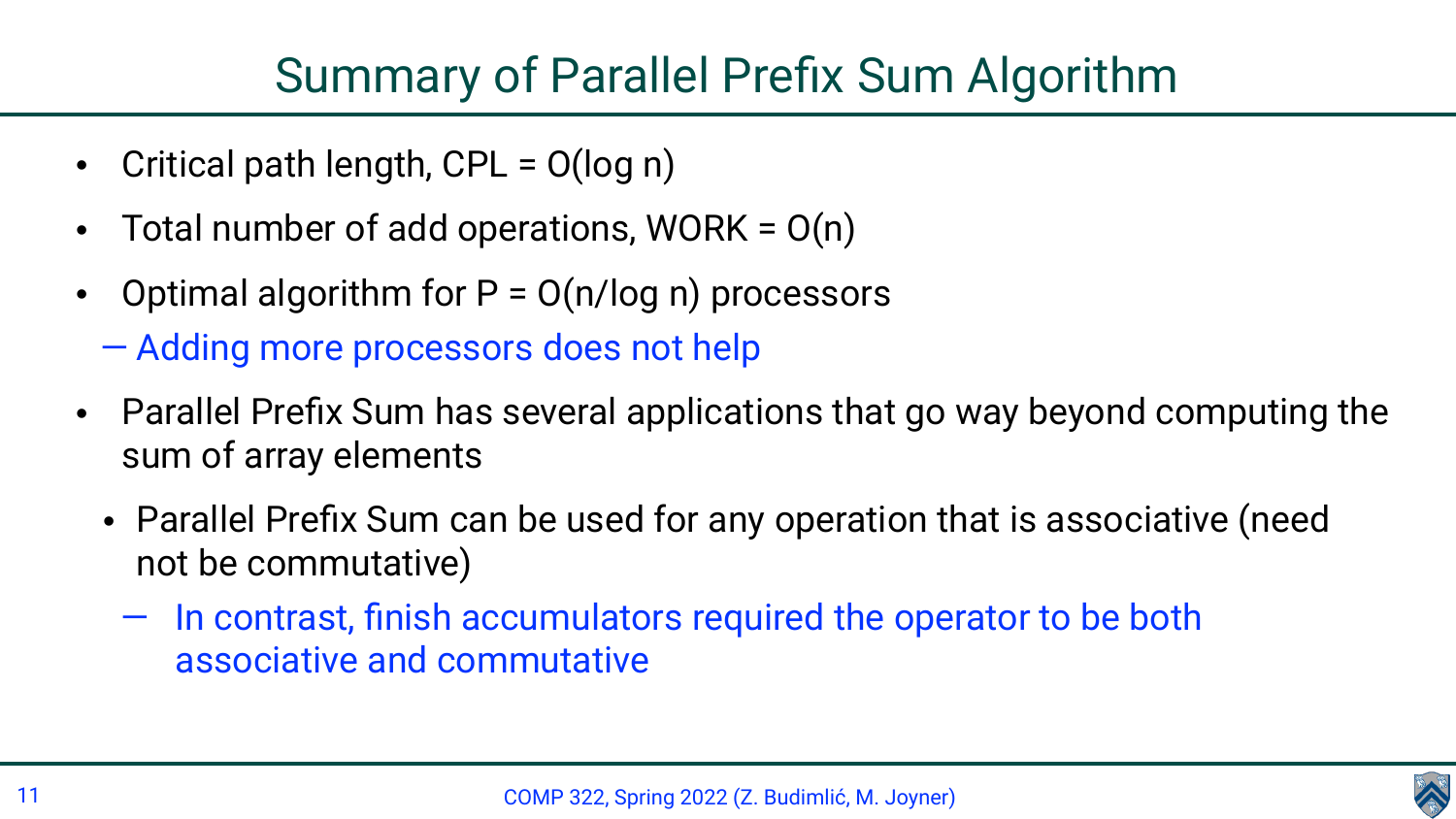



 $f(\text{elt})$  is true, i.e., output  $=$ input.parallelStream().filter(f).toArray()

- Given an array **input**, produce an array **output** containing only elements such that
	-

Example: **input [17, 4, 6, 8, 11, 5, 13, 19, 0, 24]** f: is elt > 10 output [17, 11, 13, 19, 24]

### Parallelizable?

- Finding elements for the output is easy
- But getting them in the right place seems hard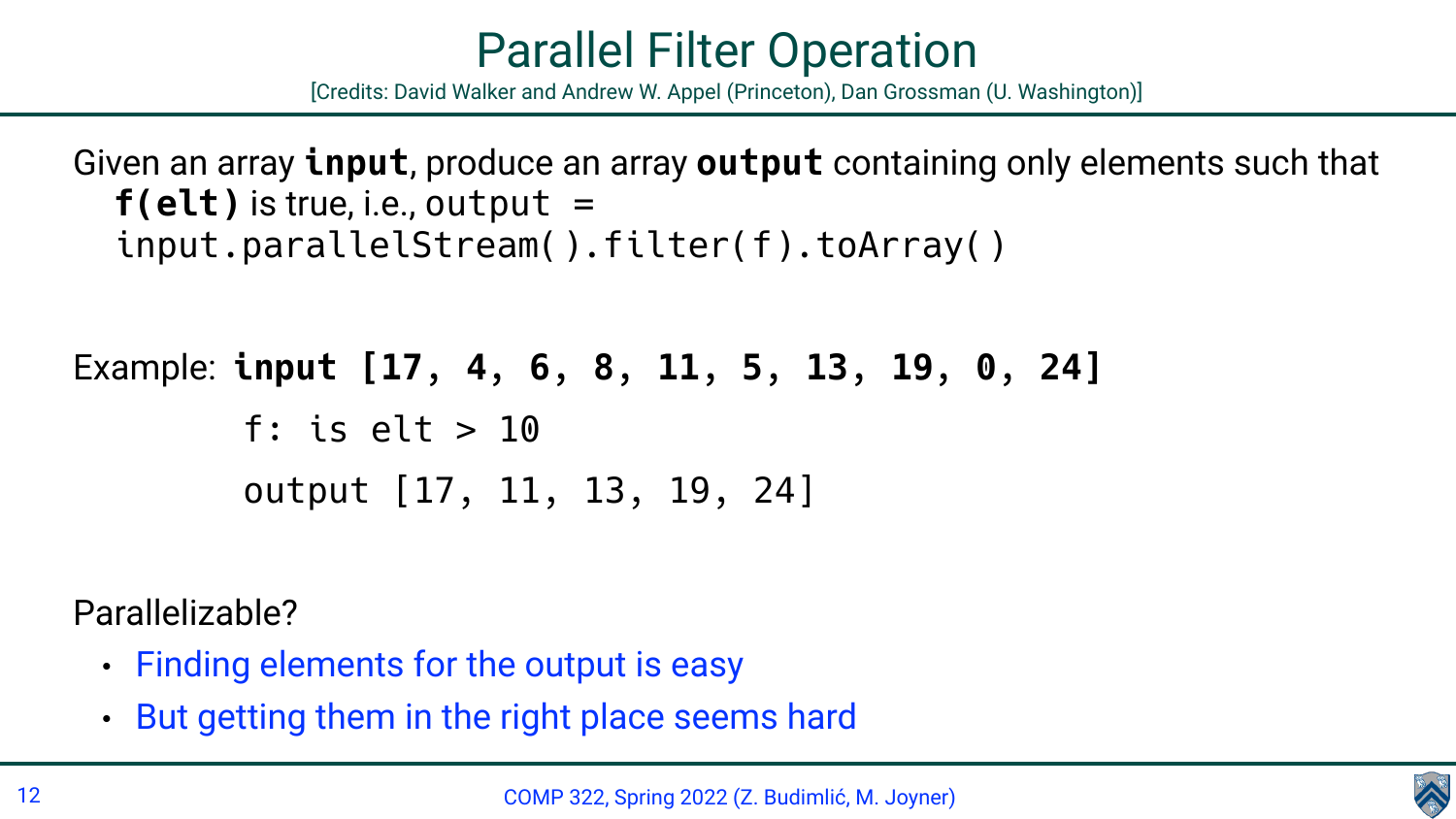- 1. Parallel map to compute a bit-vector for true elements (can use Java streams) input [17, 4, 6, 8, 11, 5, 13, 19, 0, 24] bits [1, 0, 0, 0, 1, 0, 1, 1, 0, 1]
- 2. Parallel-prefix sum on the bit-vector (not available in Java streams)

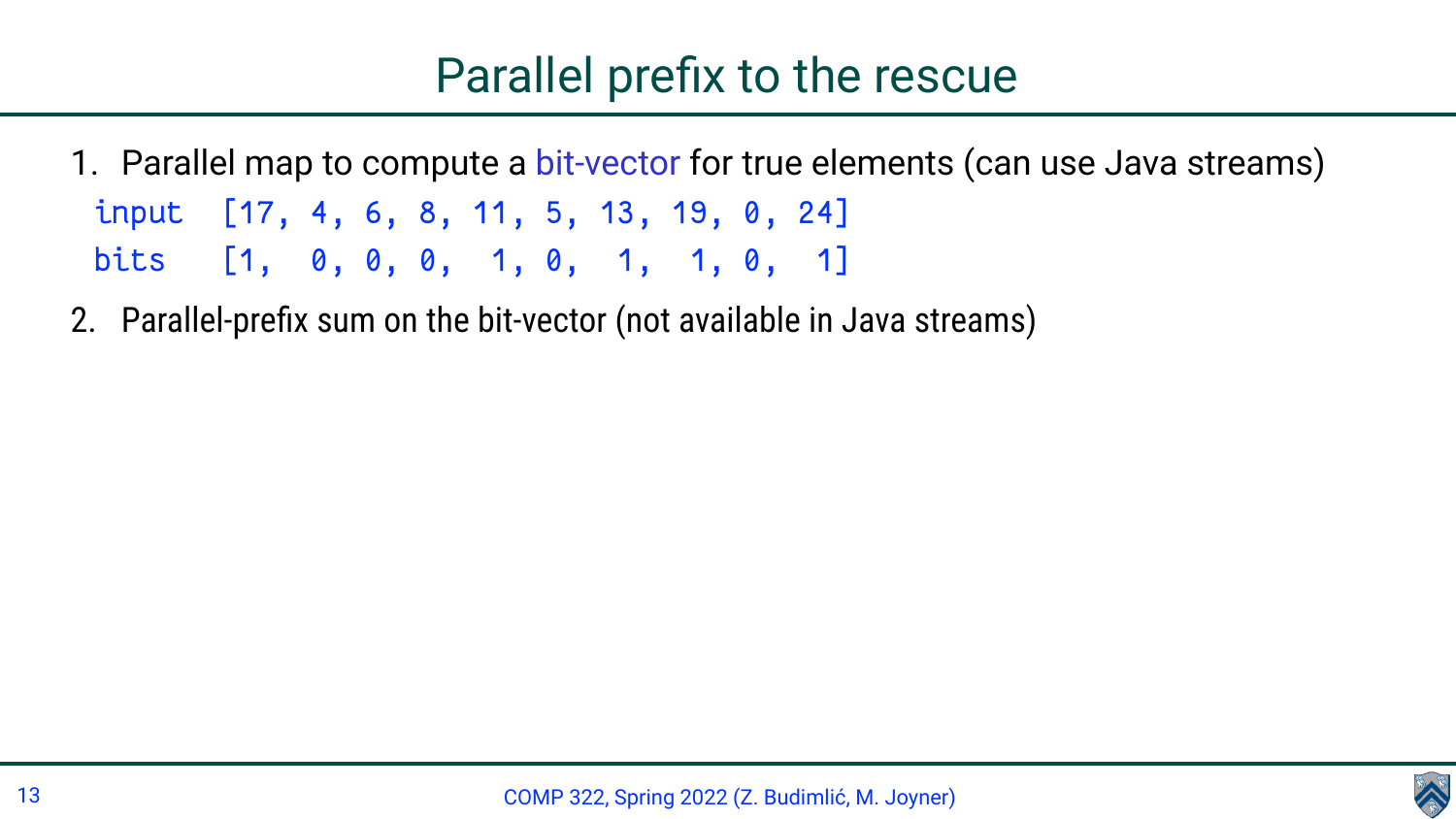- 1. Parallel map to compute a bit-vector for true elements (can use Java streams) input [17, 4, 6, 8, 11, 5, 13, 19, 0, 24] bits [1, 0, 0, 0, 1, 0, 1, 1, 0, 1]
- 2. Parallel-prefix sum on the bit-vector (not available in Java streams) bitsum [1, 1, 1, 1, 2, 2, 3, 4, 4, 5]
- 3. Parallel map to produce the output (can use Java streams) output [17, 11, 13, 19, 24]

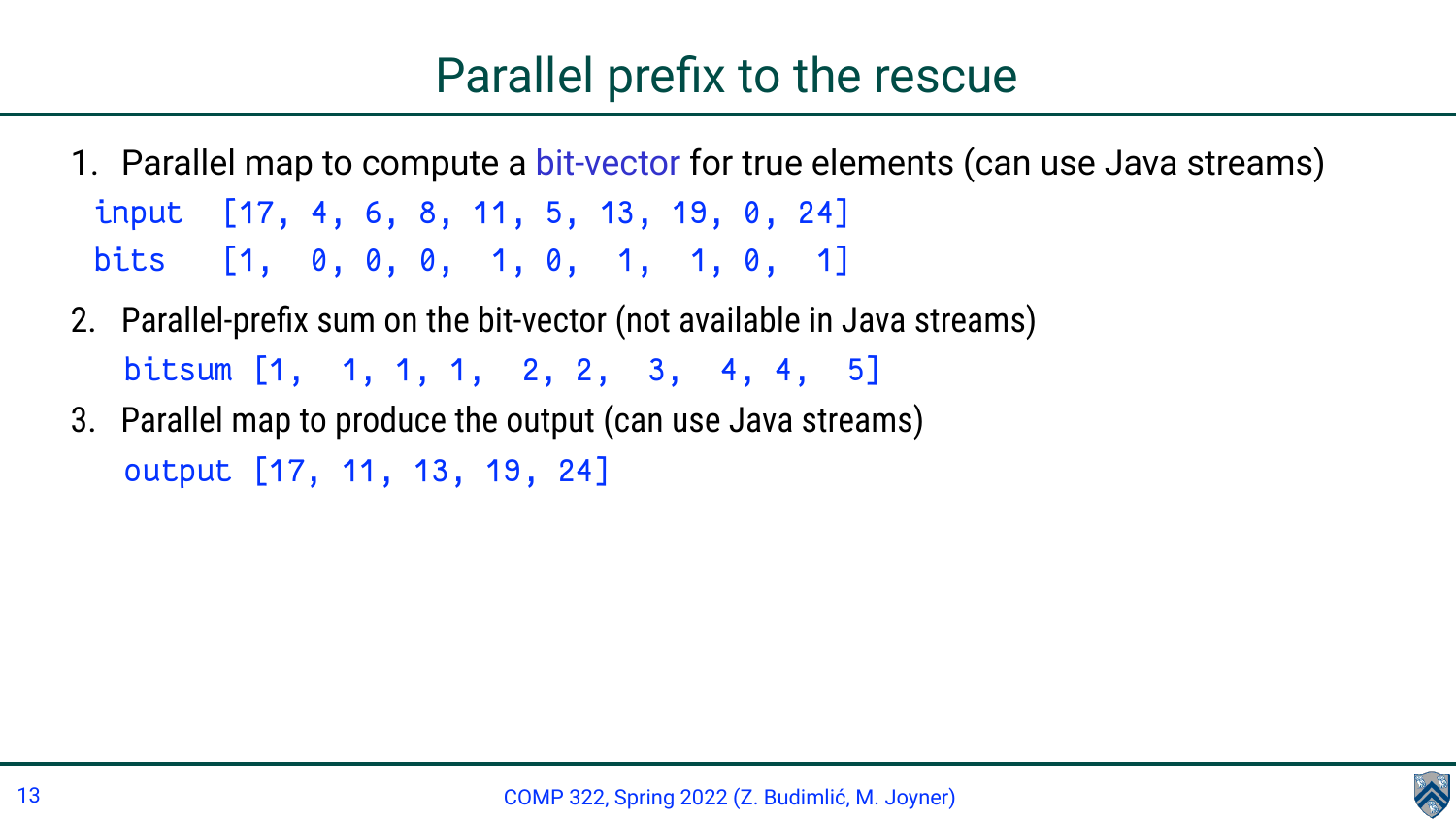

```
output = new array of size bitsum[n-1]
FORALL(i=0; i < input.length; i++){
  if(bits[i] = 1)output[bitsum[i]-1] = input[i];}<br>}
```
- 1. Parallel map to compute a bit-vector for true elements (can use Java streams) input [17, 4, 6, 8, 11, 5, 13, 19, 0, 24] bits [1, 0, 0, 0, 1, 0, 1, 1, 0, 1]
- 2. Parallel-prefix sum on the bit-vector (not available in Java streams) bitsum [1, 1, 1, 1, 2, 2, 3, 4, 4, 5]
- 3. Parallel map to produce the output (can use Java streams) output [17, 11, 13, 19, 24]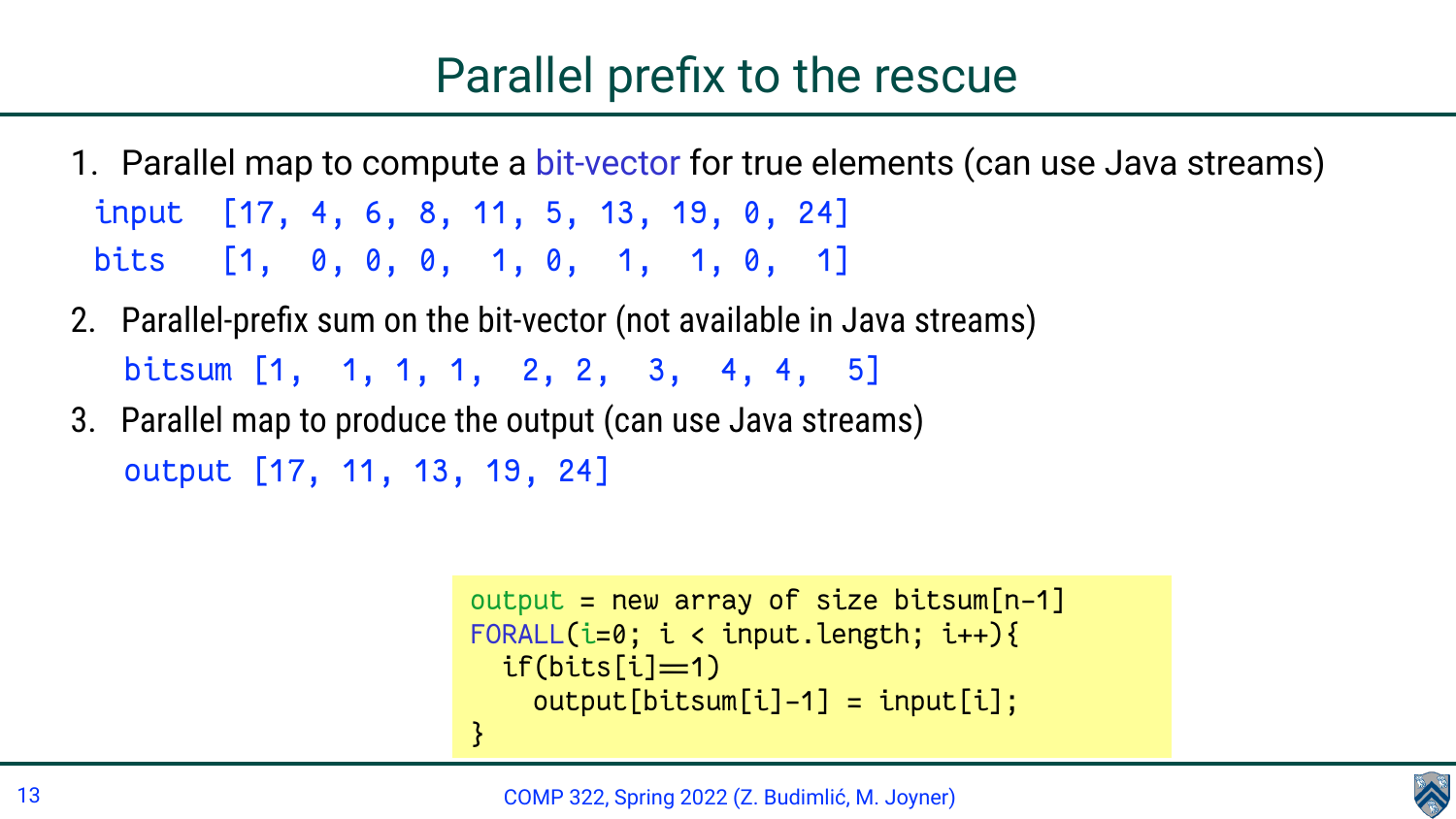

# Parallelizing Quicksort (Remember Homework 3?)

# **Best / expected case** *work*

- 
- 

- 1. Pick a pivot element  $O(1)$
- **2. Partition all the data into: O(n)**
	- **A. The elements less than the pivot**
	- **B. The pivot**
	- **C. The elements greater than the pivot**
- **3. Recursively sort A and C 2T(n/2)**

Simple approach: Do the two recursive calls in parallel

- Work: unchanged at *O*(*n* **log** *n*)
- **Span:** now CPL(*n*) =  $O(n)$  + CPL(*n*/2) =  $O(n)$
- So parallelism (i.e., work / span) is *O*(**log** *n*)

Sophisticated approach: use scans for the partition step

- Work: unchanged at *O*(*n* **log** *n*)
- Span: now CPL(*n*) = *O*(**log** *n*) + CPL(*n*/2) = *O*(**log2** *n*)
- So average parallelism (i.e., work / span) is *O*(n / **log** *n*)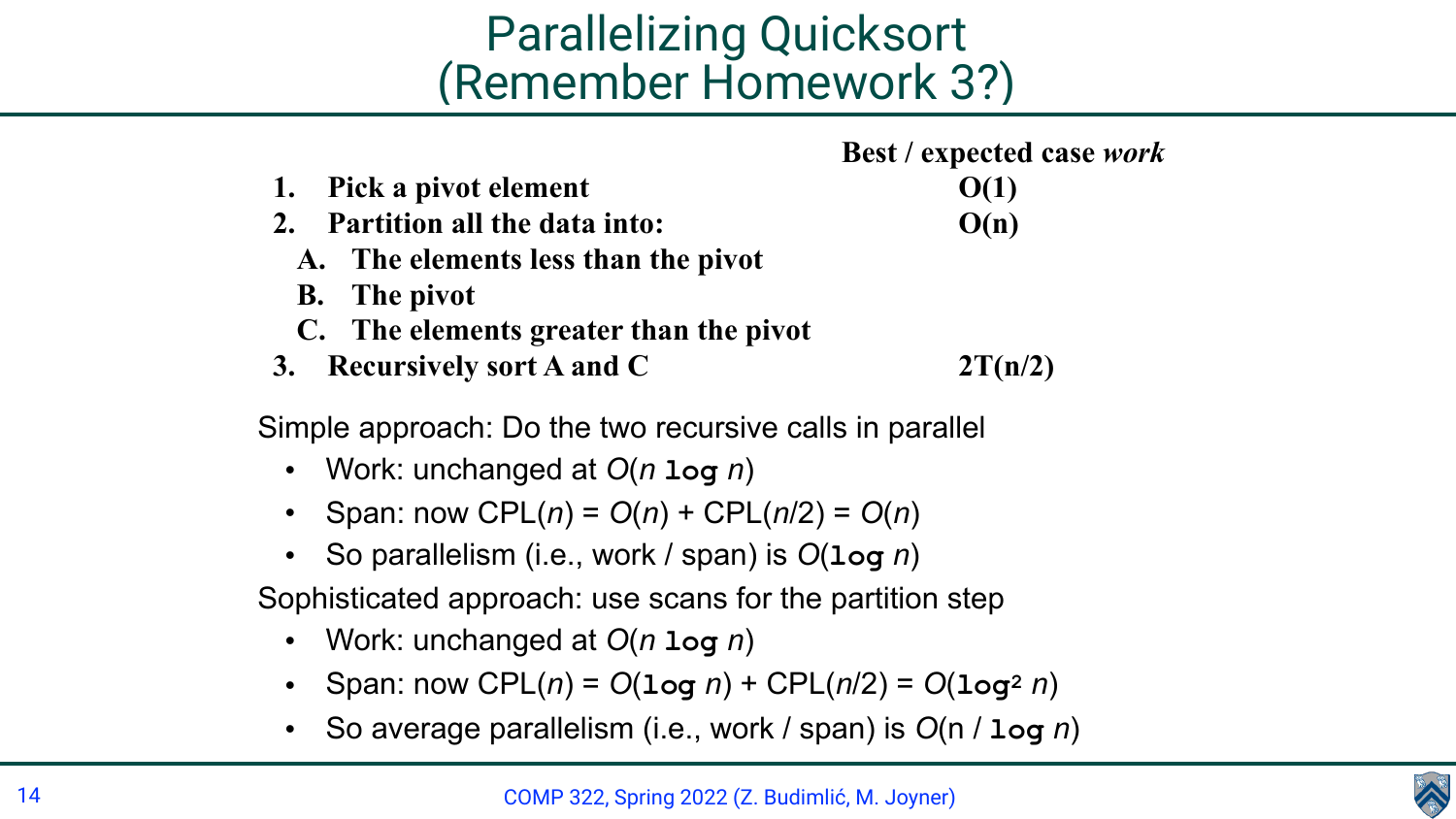

## Use of Prefix Sums to parallelize partition() in Quicksort

```
1. partition(int[] A, int M, int N) { // choose pivot from M..N
2. forall (point [k] : [0:N-M]) { // parallel loop
3. Lt[k] = (A[M+k] < A[pivot] ? 1 : 0); // bit vector with < comparisons
4. eq[k] = (A[M+k] == A[pivot] ? 1 : 0); // bit vector with = comparisons5. gt[k] = (A[M+k] > A[pivot] ? 1 : 0); // bit vector with > comparisons
6. buffer[k] = A[M+k]; // Copy A[M..N] into buffer
7. }
8. ... Copy lt, eq, gt, into ltPS, eqPS, gtPS before step 9 ...
9. final int ltCount = computePrefixSums(ltPS); //update lt with prefix sums
10. final int eqCount = computePrefixSums(eqPS); //update eq with prefix sums
11. final int gtCount = computePrefixSums(gtPS); //update gt with prefix sums
12. // Parallel move from buffer into A
13. forall (point [k] : [0:N-M]) {
14. if(lt[k]=1) A[M+ltPS[k]-1] = buffer[k];15. else if(eq[k]==1) A[M+ltCount+eqPS[k]-1] = buffer[k];
16. else A[M+ltCount+eqCount+gtPS[k]-1] = buffer[k];
17. }
18. . . .
19.} // partition
```
- 
- 
- 
- 
- 
- 
-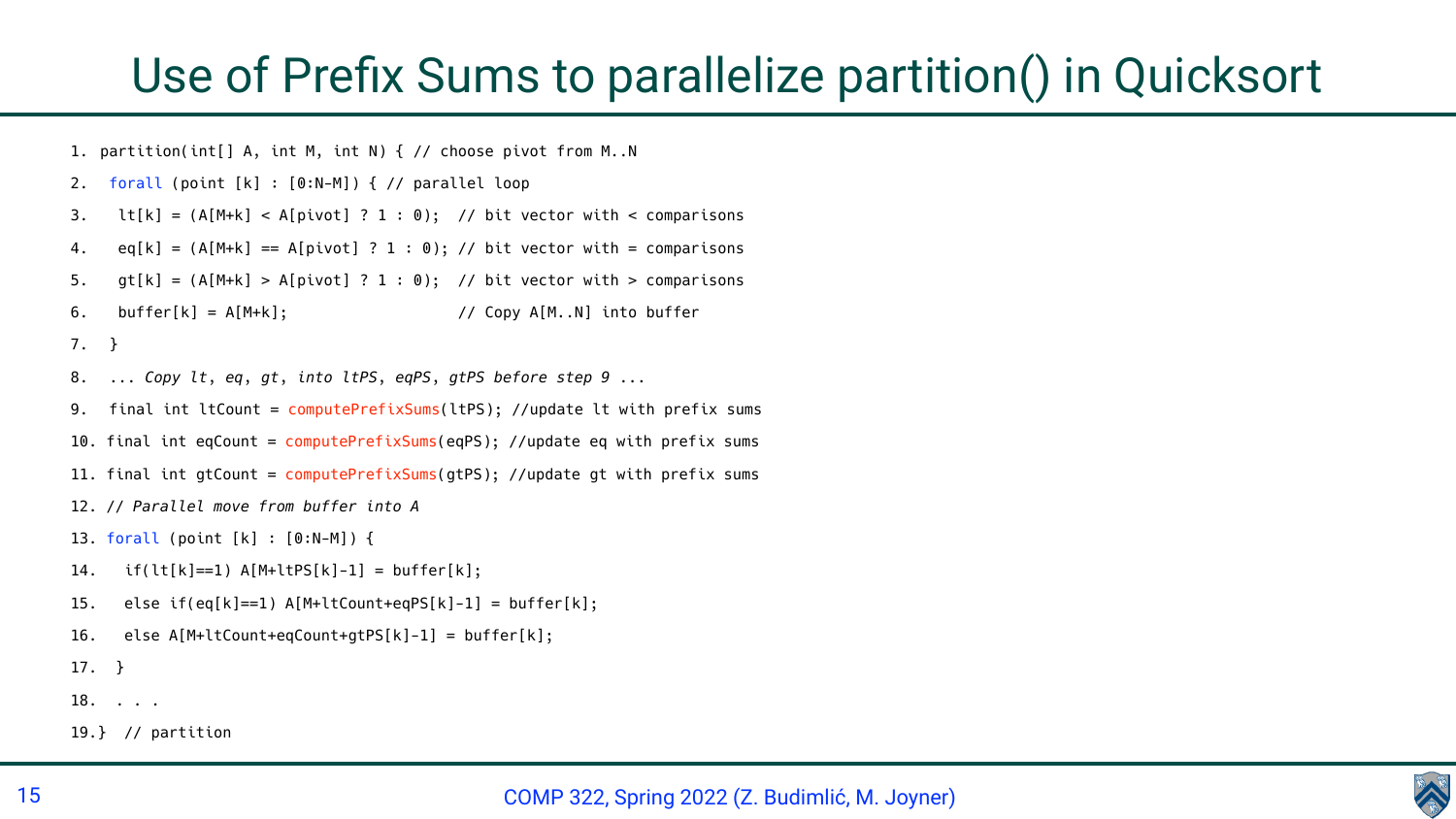

## Example

• Step 1: pick pivot as median of three



• Steps 2: implement partition step as two filter/pack operations that store result in a second array



• Step 3: Two recursive sorts in parallel